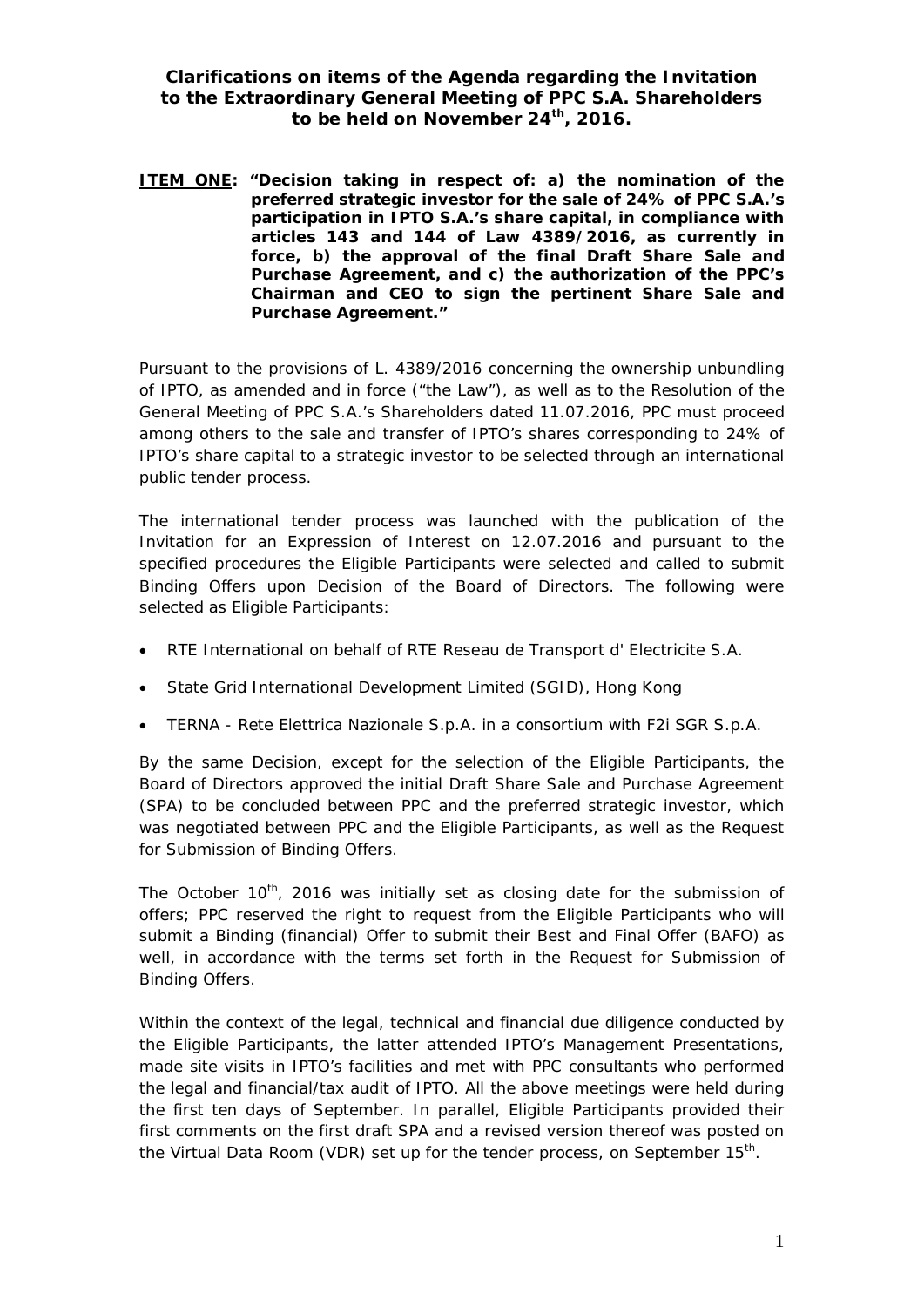Following a new round of negotiations between PPC and the Eligible Participants, the Board of Directors approved the new draft SPA, the procedure for the unsealing and evaluation of the offers, as well as the procedure for the submission of the Best Final Offer, whenever it would be considered necessary.

Eligible Participants continued to submit proposals for modifications to the draft SPA, and for the benefit of the tender process, given the fact that the time allocated to the negotiations was extremely limited, a new round of negotiations on the contractual document was decided to be launched. To this end, the closing date for the submission of offers was finally extended until 21.10.2016. The final SPA was approved by Decision of the Board of Directors.

It is to be noted that representatives of the Ministry of Environment and Energy participated in the whole process of negotiations with the Eligible Participants and their consultants, pursuant to article 144 par. 4 of the Law, according to which the conduct of the international tender process shall be conducted under the supervision of the Hellenic Republic.

## **SUBMISSION AND EVALUATION OF OFFERS**

Friday, October 21 $st$ , 2016, until 17.00, was set as closing date for the submission of Binding Offers. Offers were submitted by the following Eligible Participants:

- State Grid International Development Limited (SGID)
- Terna Rette Elettrica Nazionalle SpA with F2i SGR Spa (consortium)

RTE Reseau de Transport d' Electricite informed by letter sent via e-mail before the expiry of the deadline that it does not wish to submit a binding offer.

Pursuant to the Request for Submission of Binding Offers, the Folder A' shall contain the letter of guarantee for the participation in the procedure, initialed contractual document, as well as the relevant legalization documents, while the Folder B' shall contain the financial offer and a justification regarding the origin of such amount.

On the same day, namely Friday, October 21 $<sup>st</sup>$ , 2016, the submitted Folders A' of</sup> the Binding Offers were unsealed and in accordance with the relevant procedure as specified by the Board of Directors, it was decided to proceed to the unsealing of the Folder B' of the Binding Offers.

On Saturday, October 22<sup>nd</sup>, 2016, the Folders B' of the Binding Offers were unsealed and it was decided to proceed to the next phase of the process, namely the submission of the Best Final Offer, in accordance with the terms set forth in the Request for Submission of Binding Offers. SGID's offer amounted to EUR 315,000,000, while Terna's offer was lower by more than 10%. Therefore, pursuant to the terms of the Request, Terna was not qualified to submit a Best Final Offer. October  $26<sup>th</sup>$ , 2016 was set as closing date for submission of SGID's Best Final Offer.

On the same day, the Folder of SGID's Best Final Offer was unsealed; its final financial offer arose to the amount of EUR 320,000,000 (three hundred and twenty million euros).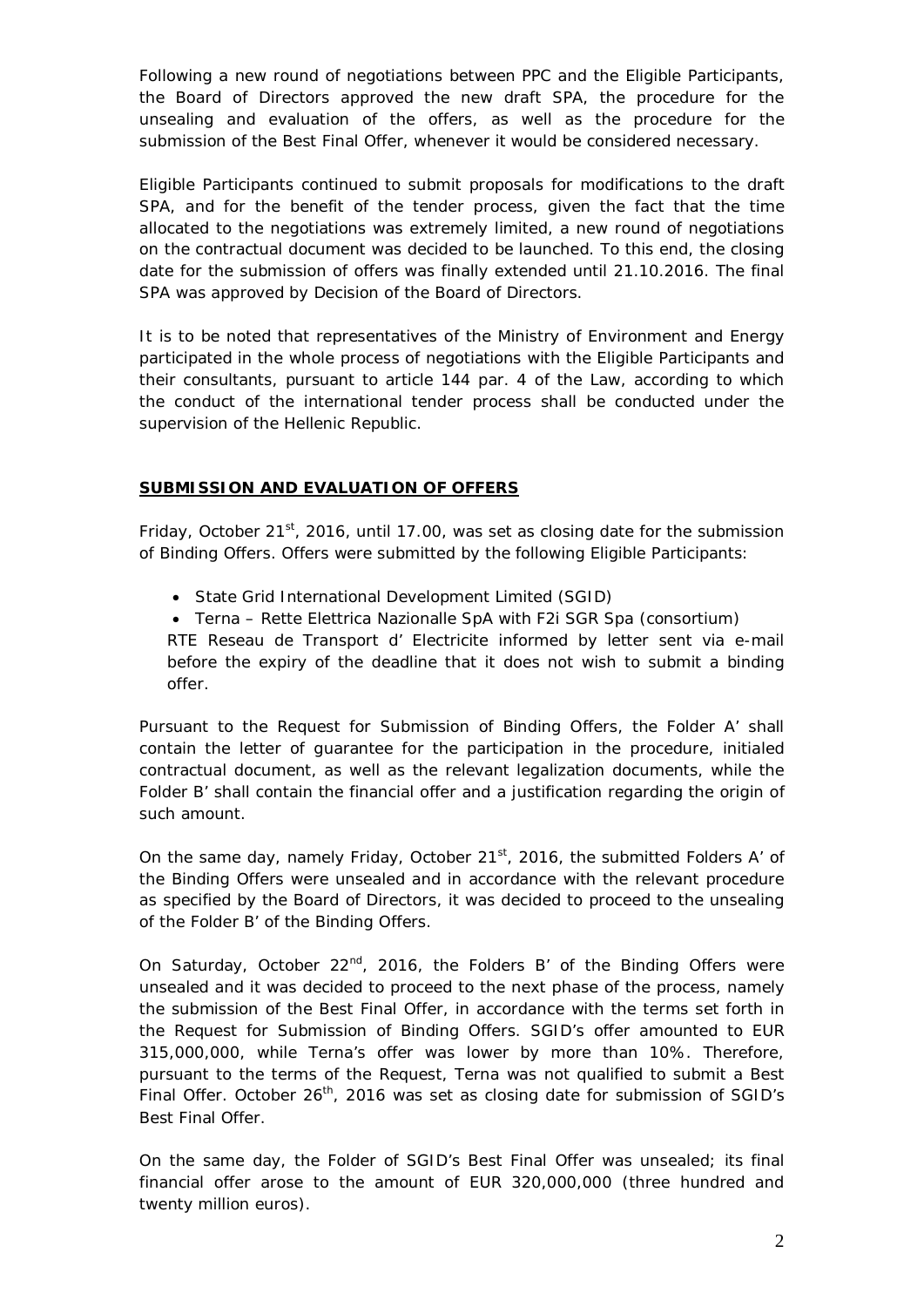Pursuant to paragraph 2.b. of article 144 of the Law, the Board of Directors of PPC S.A. engaged Barclays Bank PLC, acting through its Investment Bank ("Barclays"), to act as independent financial adviser with respect to providing an opinion to the Board of Directors of PPC S.A. as required by the Law.

On 31.10.2016, Barclays rendered its opinion, by way of private written letter to the Board of Directors of PPC S.A., that, as of such date and based upon and subject to the terms stated therein, the consideration to be received by PPC S.A. pursuant to the proposed sale by PPC S.A. of its 24% stake in IPTO (the "Proposed Transaction") is fair and reasonable, from a financial point of view, to PPC S.A. and that, and as far as Barclays is aware, the tender process in relation to the Proposed Transaction has been carried out in an objective and transparent manner.

Consequently, by its Decision no 114/31.10.2016, the Board of Directors decided:

- To select the company "State Grid International Development Ltd" as the preferred Strategic Investor for the sale of 24% of PPC SA's stake in IPTO SA's share capital, at the price of EUR 320,000,000 (three hundred and twenty million euros).
- To authorize PPC's Chairman and Chief Executive Officer to sign the Share Sale and Purchase Agreement, in accordance with the final draft as approved by the Decision of the Board of Directors no 113/20.10.2016.
- To submit all the above for approval and decision making by the Extraordinary General Meeting of PPC's Shareholders to be convened, inter alia, to this end.

It is noted that, in accordance with the Resolution dated 11.07.2016 of the General Meeting of PPC SA's Shareholders, subsequent resolutions of the General Meeting of PPC SA's Shareholders will be required for final decision making, at least with regard to the following issues concerning the ownership unbundling of IPTO SA, as provided for by the Law:

- I. Approval of the sale of a stake of 25% to DES ADMIE
- II. Approval of the contribution of a stake of 51% to the Holding Company
- III. Approval to decrease PPC's share capital in order to distribute it in kind to PPC's shareholders, and transfer, according to this distribution, of PPC's shares in the Holding Company to current PPC's shareholders.